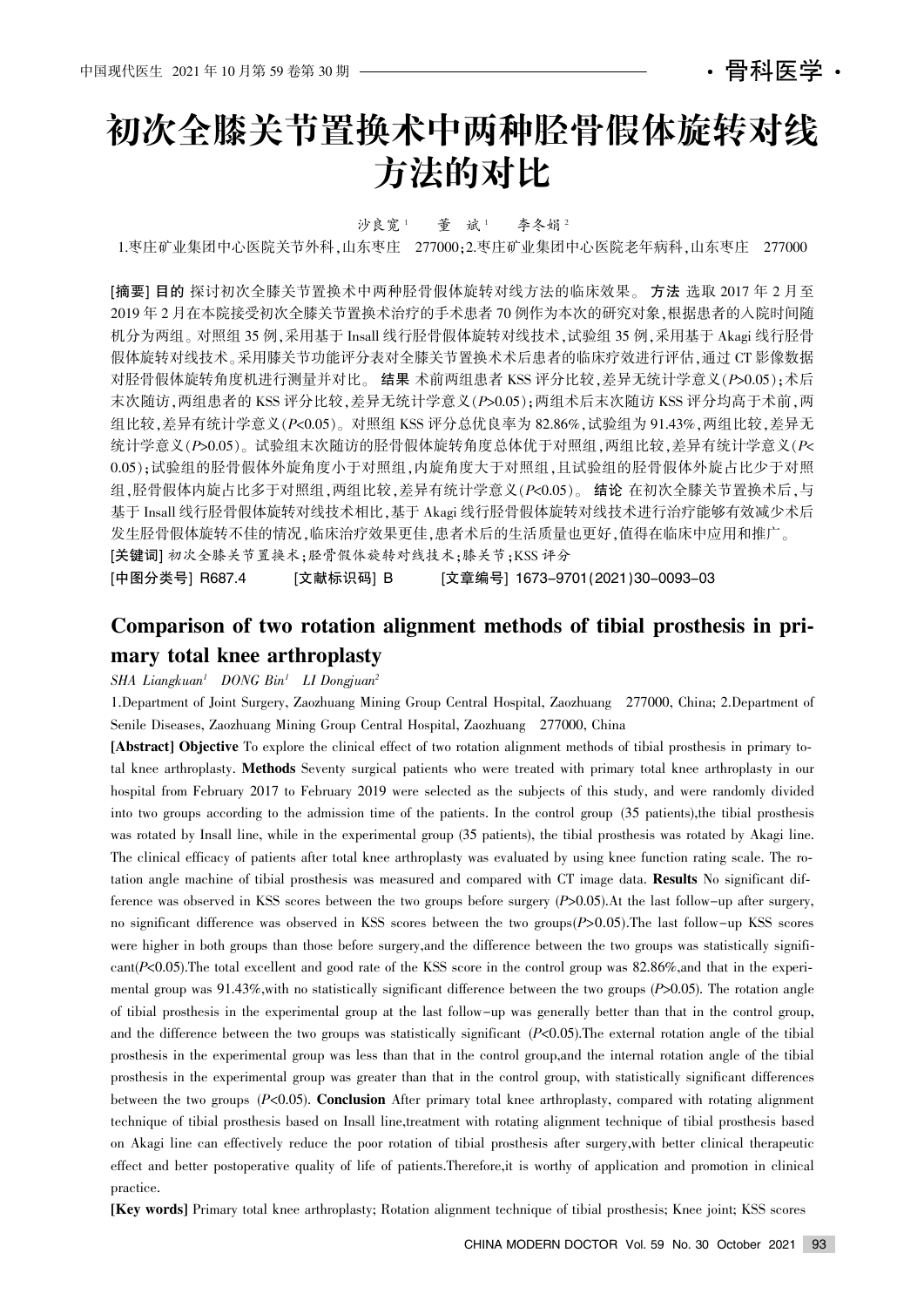全膝关节置换术主要是用于晚期膝骨关节病的 一种有效的治疗方式,能够有效改善患者的膝关节功 能,减轻疼痛,提升患者的下肢肌力,从而改善生活质 量[1-3]。但有相关调查数据显示,采用全膝关节置换术 术后 1 年, 患者的满意度远低于全髋关节置换术[4-5]。 导致治疗效果不佳的主要原因是假体旋转对线不佳。 尤其是胫骨假体旋转对线有偏差,致使治疗的效果受 到较大影响<sup>[6-7]</sup>。胫骨假体旋转对线不佳,会出现髌骨 轨迹不良、膝前痛、关节屈曲不稳、关节僵硬等情况<sup>图</sup>。 因此在术后需要采用胫骨假体旋转对线方法来改善 这一情况,临床中有多种旋转对线技术,而本研究主 要针对基于 Insall 线行胫骨假体旋转对线技术和基 于 Akagi 线行胫骨假体旋转对线技术的治疗效果进 行进一步分析,现报道如下。

#### 1 资料与方法

## 1.1 一般资料

选取 2017 年 2 月至 2019 年 2 月在本院接受初 次全膝关节置换术治疗的手术患者 70 例作为本次的 研究对象,本次研究经本院医学伦理委员会批准,且 所有患者均签署知情同意书,根据患者的入院时间随 机分为两组。对照组 35 例,采用基于 Insall 线行胫骨 假体旋转对线技术, 试验组 35 例, 采用基于 Akagi 线 行胫骨假体旋转对线技术。其中对照组男 10 例, 女 25 例,年龄 59~80 岁,平均(69.64±5.31)岁;试验组男 9 例, 女 26 例, 年龄 60~82 岁, 平均(70.13±5.49)岁。 两组性别、年龄比较,差异无统计学意义(P>0.05),具 有可比性。

1.2 方法

所有患者均给予全身麻醉,取仰卧位。在膝前正 中作切口,从髌旁内侧入路。首先,通过髓内定位技术 做股骨远端截骨。根据 STEA 行股骨假体外旋定位。 之后通过经骨髓外定位技术做胫骨近段并后倾 7°的 截骨,之后做膝关节内外侧的软组织平衡。

对照组:采用基于 Insall 线行胫骨假体旋转对线 技术:在胫骨端将后交叉韧带的中点作为后参考点。 将胫骨结节中内的 1/3 的结合点作为前参考点, Insall 线就是将两点进行连线。将 Insall 线和胫骨假体的前 轴重合用来确定胫骨假体的外旋对线。

试验组:采用基于 Akagi 线行胫骨假体旋转对线 技术:在胫骨端将后交叉韧带的中点作为后参考点。 将髌腱胫骨止点的内侧缘作为前参考点, Akagi 线就 是将两点进行连线。将 Akagi 线和胫骨假体前后轴重 合用来确定胫骨假体的外旋对线。最后,对髌骨周缘 的骨赘进行修整,去神经化后,通过骨水泥对假体进 行固定,并置入聚乙烯衬垫,最后将切口关闭。

1.3 观察指标

①术后对患者进行 12~48 个月的随访,并采用膝 关节功能评分表(Knee society score, KSS)对患者术前、 术后末次的膝关节功能进行评估,内容包括疼痛程 度、稳定性、活动范围、缺陷、行走情况、上楼梯情况、 功能缺陷、实际活动范围情况、畸形情况等<sup>p。</sup>满分 100 分, 85~100 分为优、70~84 分为良、60~69 分为可、 60 分以下为差, 记录并统计 KSS 评分优良率。②在末 次随访时, 通过 CT 扫描对膝关节进行检查, 利用 Bedard 提供的方法对胫骨假体旋转情况进行评估。 1.4 统计学方法

采用 SPSS 20.0 统计学软件进行分析, 计量资料 用 $(\bar{x} \pm s)$ 表示,采用  $t$  检验, 计数资料用 $[n(\%)]$ 表示, 采 用 $\chi^2$  检验, P<0.05 为差异有统计学意义。

#### 2 结果

2.1 两组患者术前、术后 KSS 评分比较

术前两组患者 KSS 评分比较, 差异无统计学意义 (P>0.05);术后末次随访,两组患者的 KSS 评分比较, 差异无统计学意义(P>0.05): 两组术后末次随访 KSS 评分均高于术前, 差异有统计学意义 $(P< 0.05)$ 。 见表 1。

表 1 两组患者术前、术后 KSS 评分比较 $(x \pm s, \Omega)$ 

| 组别  | $\boldsymbol{n}$ | 术前               | 术后末次随访           | t 值     | P值     |
|-----|------------------|------------------|------------------|---------|--------|
| 对照组 | 35               | $47.83 \pm 8.75$ | $89.74 + 4.55$   | 25.1405 | 0.0000 |
| 试验组 | 35               | $45.97 \pm 8.54$ | $88.21 \pm 5.14$ | 25.0710 | 0.0000 |
| t 值 |                  | 0.9000           | 1.3186           |         |        |
| Р值  |                  | 0.3714           | 0.1918           |         |        |

2.2 两组患者术后 KSS 评分优良率比较

对照组 KSS 评分总优良率为 82.86%, 试验组为 91.43%, 两组比较, 差异无统计学意义 (P>0.05)。见表 2。

表 2 两组患者术后 KSS 评分优良率比较 $[n(%)]$ 

| 组别         | $\boldsymbol{n}$ | 优                                         | 良 | 피 | 差 | 总优良       |
|------------|------------------|-------------------------------------------|---|---|---|-----------|
| 对照组        |                  | 35 16(45.71) 13(37.15) 6(17.14)           |   |   |   | 29(82.86) |
| 试验组        |                  | $35\quad 20(57.14)$ $12(34.29)$ $3(8.57)$ |   |   |   | 32(91.43) |
| $\chi^2$ 值 |                  |                                           |   |   |   | 1.1475    |
| P値         |                  |                                           |   |   |   | 0.2841    |

2.3 两组患者术后末次随访胫骨假体旋转角度比较

试验组末次随访的胫骨假体旋转角度总体优于 对照组,两组比较,差异有统计学意义(P<0.05);试验 组的胫骨假体外旋角度小于对照组,内旋角度大于对 照组,且试验组的胫骨假体外旋占比少于对照组,胫骨 假体内旋占比多于对照组,两组比较,差异有统计学 意义 $(P< 0.05)$ 。见表 3。